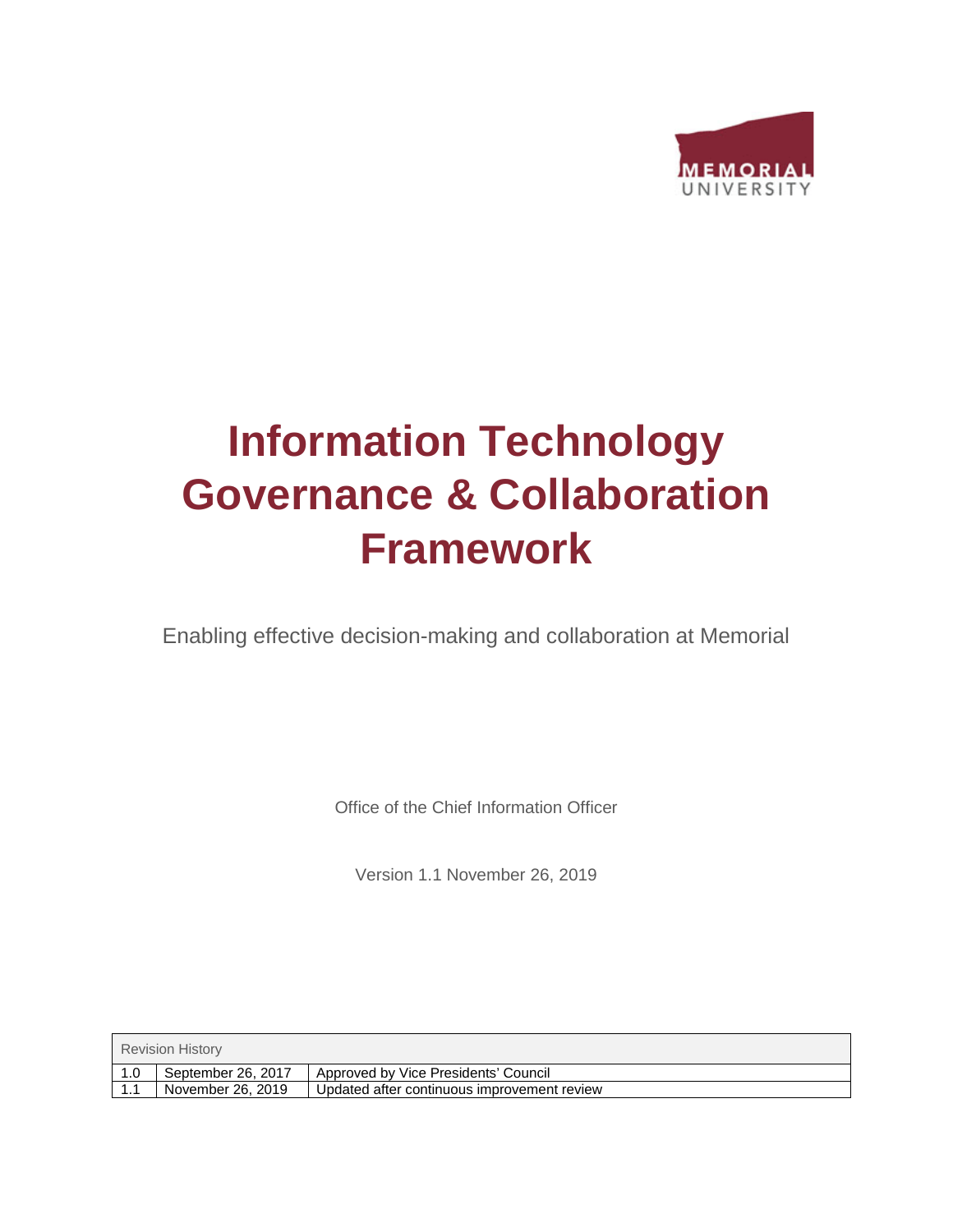# **Table of Contents**

| 2. |     |  |  |
|----|-----|--|--|
| 3. |     |  |  |
|    | 3.1 |  |  |
|    | 3.2 |  |  |
|    | 3.3 |  |  |
|    | 3.4 |  |  |
|    | 3.5 |  |  |
|    |     |  |  |
|    |     |  |  |
|    |     |  |  |
|    |     |  |  |
|    |     |  |  |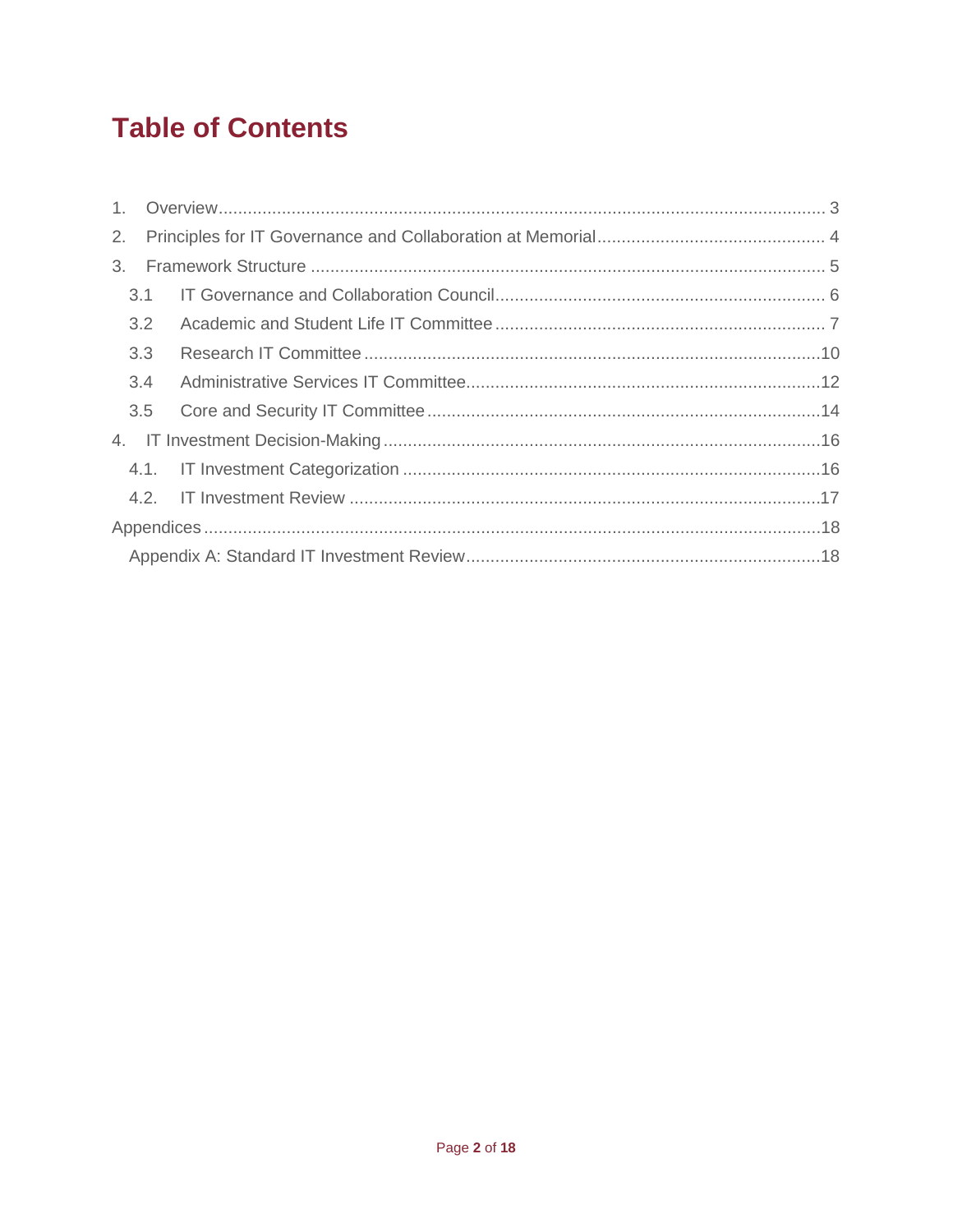# <span id="page-2-0"></span>**1. Overview**

An effective governance and collaboration framework ensures the *right people* are talking to each other with the *right information* to make the *best decisions* possible. Memorial's IT Governance and Collaboration Framework defines organizational structures and processes enabling academic, administrative and IT leaders to make informed decisions based on institutional objectives. This framework was developed by the IT Governance Working Group, a committee of Vice Presidents Council. Appendix A lists the working group members and Appendix B outlines the framework development process.

The goals of the framework include improved alignment of IT strategy and investment to Memorial's academic mission and priorities, and improved IT decision-making across the university.

With Memorial's IT Governance and Collaboration Framework:

- Decision-making will be transparent and aligned to overall university priorities, while considering individual unit and campus requirements, and respecting Memorial's multicampus model.
- Representation from appropriate stakeholders will be incorporated to inform decision-making.
- Appropriate assessments of investment decisions and technology solutions will be conducted.
- Coherent planning and decision-making will occur.
- Resource allocation will be better understood and more efficient.
- Less-resourced areas will have improved access to IT support and tools.
- Risk associated with technology solutions will be reduced, improving the ability to comply with legislation and protect information.

<span id="page-2-1"></span>This framework is a step towards improving IT decision-making and planning through collaboration. It will be reviewed regularly and updated as required. The framework aims to facilitate coordinated planning to increase success and to ensure the optimal use of limited resources.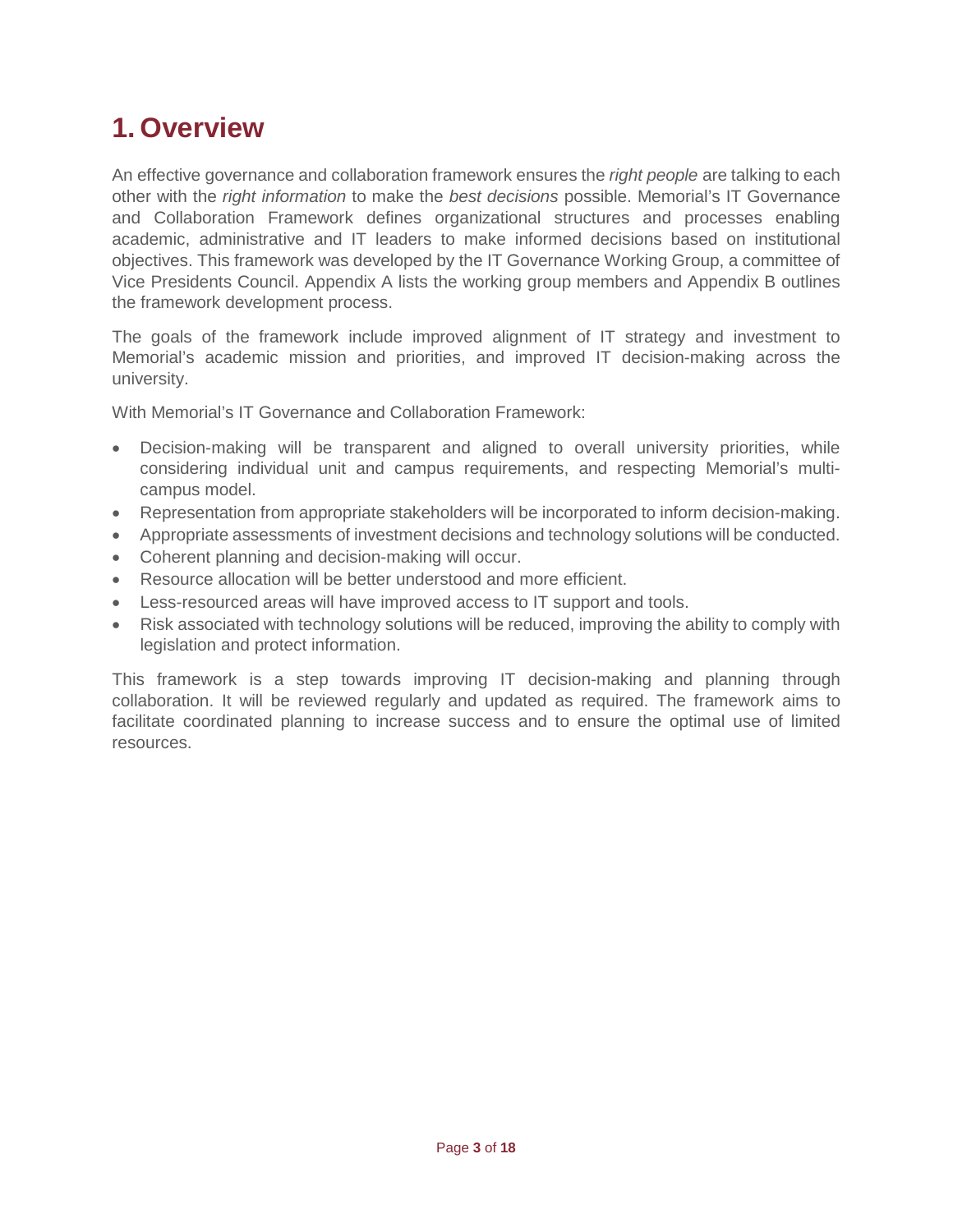# <span id="page-3-0"></span>**2. Principles for IT Governance and Collaboration at Memorial**

The IT Governance and Collaboration Framework at Memorial is based in [Memorial's Core](http://www.mun.ca/president/home/vision.php)  [Values](http://www.mun.ca/president/home/vision.php) of integrity, excellence, responsiveness, accountability and collegiality.

#### **Effectiveness**

IT governance and collaboration enables the most effective use of IT resources. Decisions are made by balancing short term and individual requirements with those that are longer-term or that may affect the entire institution. The needs of learners, educators, researchers, administrators and other members of the community are key considerations in IT decisions.

#### Partnership

Effective IT governance and collaboration depends on strong partnerships. The strengths of a federated IT service delivery model and a multi-campus structure will be leveraged to create synergies, consider the impacts of decisions on individual units and the university as a whole, reduce duplication of effort and solutions, and share best practice.

#### **Stewardship**

IT investments and priorities are determined within the governance and collaboration framework, in which coherent decisions lead to sustainable solutions. IT investment is considered using common criteria and is prioritized according to common principles.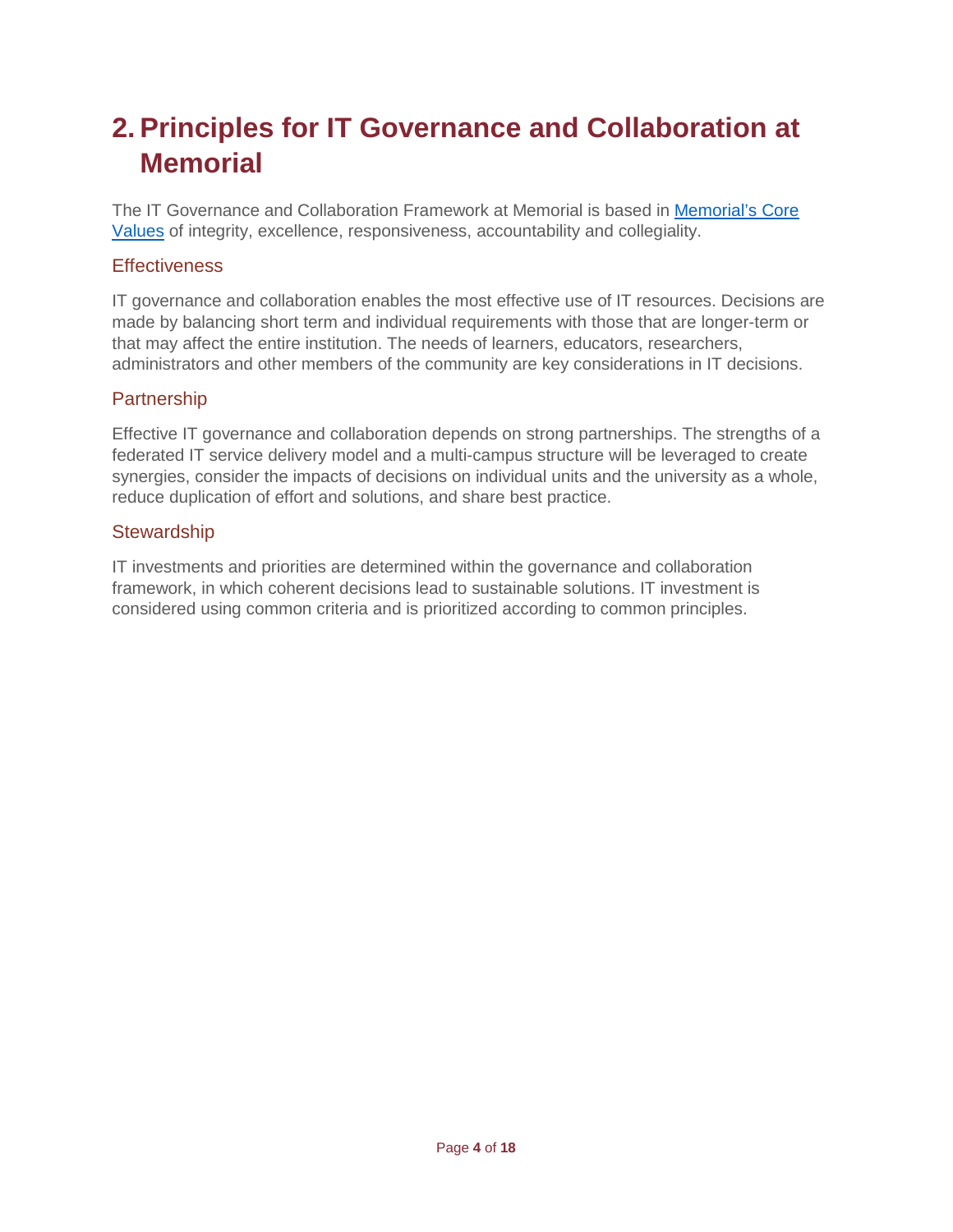# <span id="page-4-0"></span>**3. Framework Structure**

The IT governance and collaboration framework structure is designed to enable the discussion of initiatives, challenges and priorities within a functional context. There are four committees representing the areas of academic and student life, research, administrative services, and IT infrastructure. The IT Governance and Collaboration Council, a committee of Vice-Presidents Council is chaired by the CIO and comprised of the chairs of the four committees and other key stakeholders. It is the body accountable for recommending IT policies, strategies and overall IT governance.

In addition to the committees within the formal framework, other committees and councils exist which will provide input, propose initiatives and have an impact on IT governance and collaboration at Memorial. These include, for example: Deans Council, the Senate Committee on Teaching and Learning, the Senate Committee on Research, and the Joint Managers Group, among others.

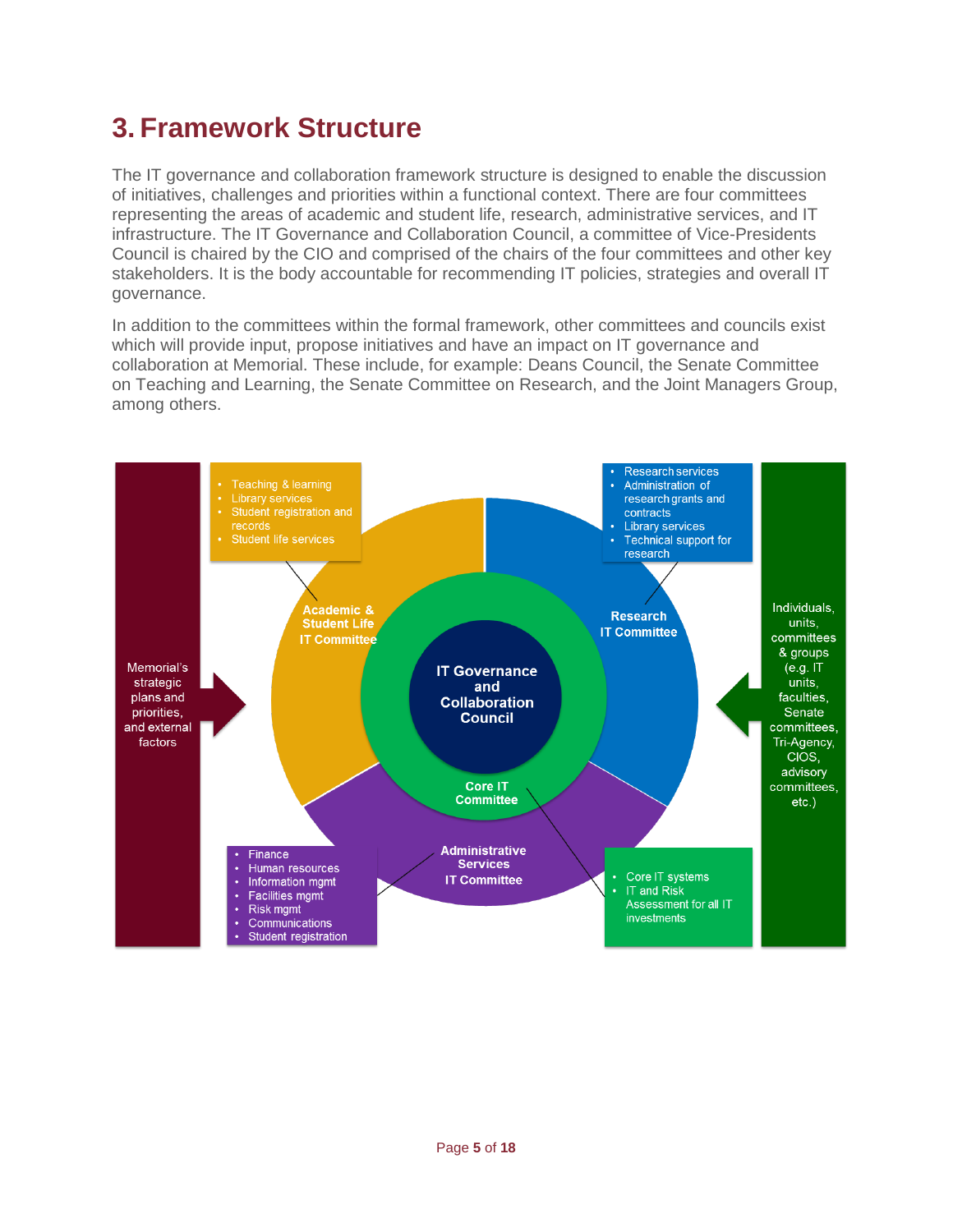### <span id="page-5-0"></span>3.1 IT Governance and Collaboration Council

#### Authority

The IT Governance and Collaboration Council is established under the authority of Vice-Presidents Council (VPC) as a subcommittee of VPC. It is the senior body accountable for recommending university IT policies, strategies and overall governance. Its purpose is to oversee and make improvements to the university's IT Governance and Collaboration Framework and to provide advice and make recommendations to the CIO or Vice Presidents Council with respect to IT at Memorial.

#### **Mandate**

The Council is responsible to:

- Ensure decisions are aligned strategically with institutional priorities
- Provide stewardship for those components of the university's IT investment portfolio which are within the parameters of the IT Governance and Collaboration Framework
- Receive and address key issues, decisions, and recommendations from the IT governance and collaboration committees, and other relevant committees and councils
- Refer issues, questions and plans to IT governance and collaboration committees for further study, review and/or recommendation
- Finalize investment decisions and make recommendations to the CIO
- Determine the overall priorities by combining the prioritized investment portfolios from each of the IT governance and collaboration committees, as required
- Ensure that the framework is regularly reviewed and improved, as required
- Provide regular updates to Dean's Council on IT investments, policies, and plans

#### Membership

#### **Chair**

The Chair shall be the Chief Information Officer and Director of IT Services of Memorial University.

#### **Council**

- Chairs of each of the IT governance and collaboration committees
- Associate Vice-President (Finance and Administration), Grenfell Campus
- Associate Vice-President (Finance and Administration), Marine Institute
- Associate Vice-President (Research)
- Representation selected by Deans' Council\*
- Chief Operating Officer, Faculty of Medicine
- Associate Vice-President, Teaching and Learning, and Director, CITL
- Director, Information Management and Protection
- University Librarian
- Director of Student Life
- Director of Research Grant and Contract Services
- University Registrar
- Associate Vice-President (Academic)
- University Access and Privacy Officer, Office of the CIO
- Director of Operations, Office of the Vice-President Finance and Administration
- Manager of Strategy, Planning and Liaison, Office of the CIO (non-voting)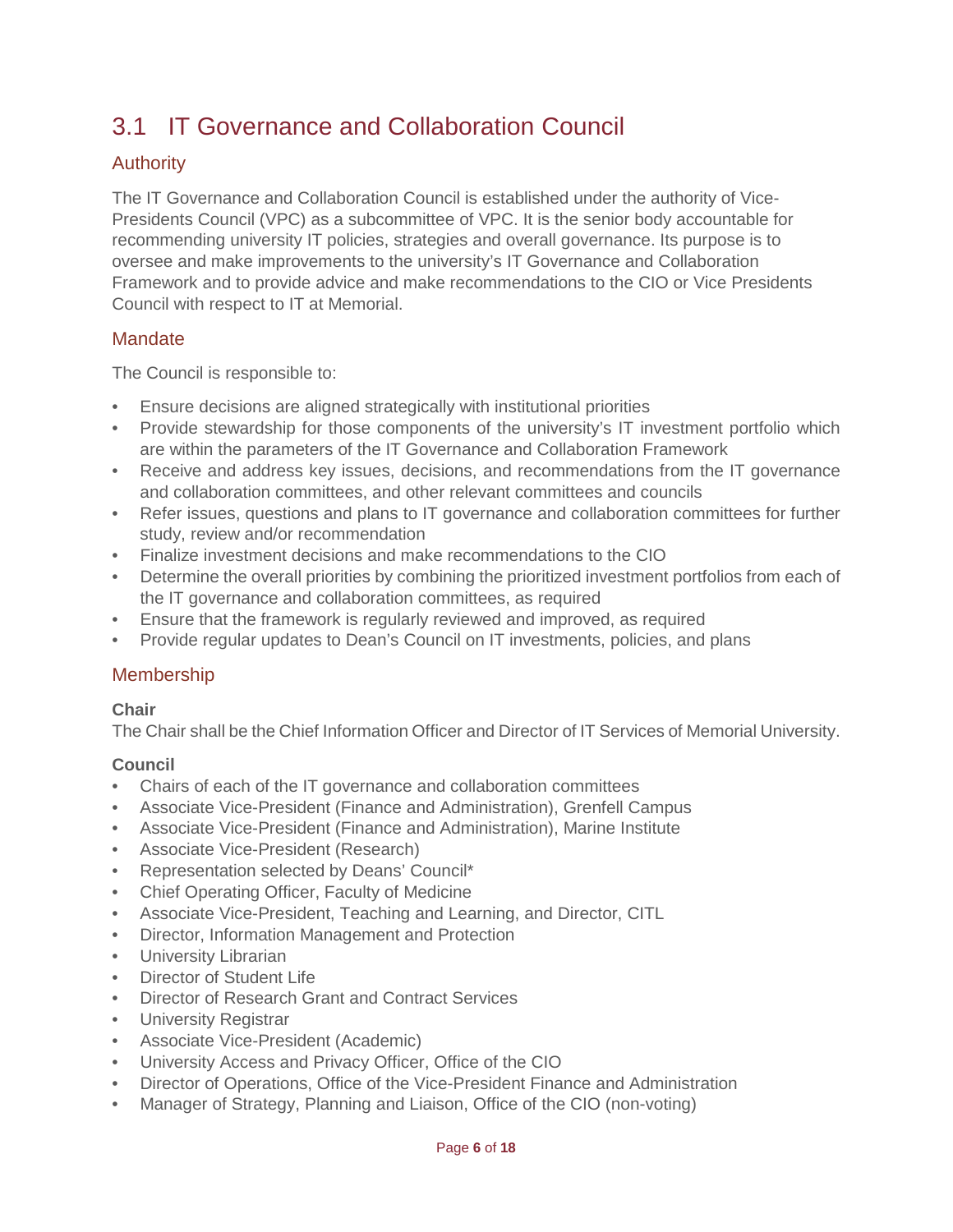\* Representatives are selected by Deans' Council after consultation about objectives and requirements. Representatives on the ITGC Council will serve a two-year term and provide regular updates to Deans' Council.

There will be no delegates permitted to attend Council meetings.

Alternative representation can be sought by the Chair if a member misses three consecutive meetings without sending regrets.

#### **Input**

The committee will seek expertise and receive recommendations from the following, including but not exclusive to:

- Executive
- Senate
- Senior Academic and Administrative Group (SAAG)
- Leadership Group (Grenfell Campus)
- Executive Forum (Marine Institute)
- Senior Management Committee, Faculty of Medicine

#### **Support**

The Manager of Strategy, Planning and Liaison, Office of the CIO provides administrative and logistical support by serving as the Secretary to the Council and custodian of the Council's records.

#### **Operations**

#### **Agenda Setting**

Agendas shall be developed by the Secretary, in collaboration with the Chair. Agenda items shall be solicited in advance of the meeting from Council members. Agendas shall be circulated to Council members at least 5 working days prior to Council meetings. A standing agenda item will include a review of the overall IT investment portfolio, including any new proposals added to it.

#### **Frequency of Meetings**

The Council meets every two months, or upon the call of the Chair.

#### **Decision Making**

Formal decisions are determined by consensus. For critical decisions on which consensus cannot be reached, decisions will be made by a majority vote. A majority of the committee is required for a quorum.

#### **Reporting**

The Council will report to VPC annually, or at the request of VPC.

### <span id="page-6-0"></span>3.2 Academic and Student Life IT Committee

#### Authority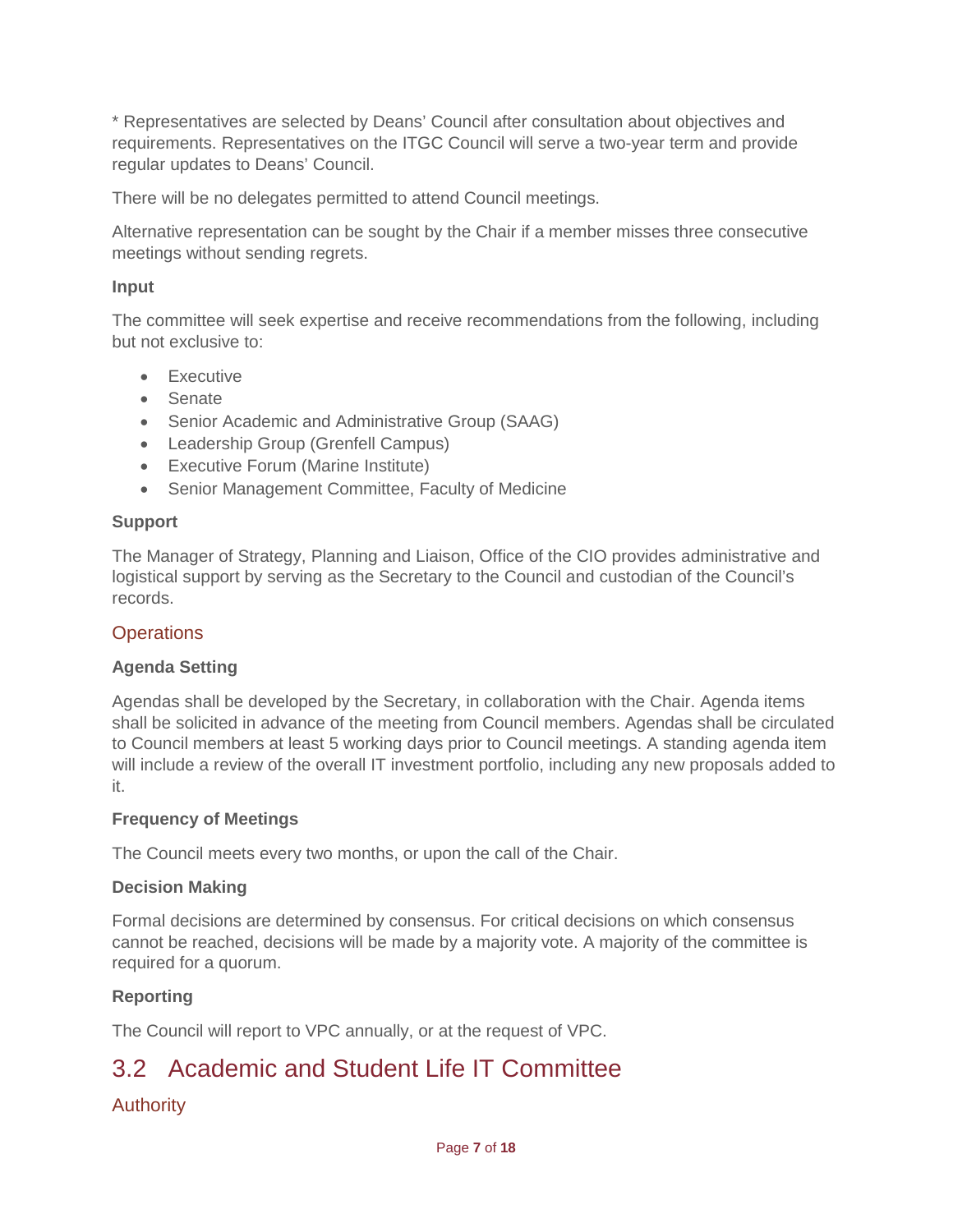The Academic and Student Life IT Committee is a subcommittee of the IT Governance and Collaboration Council. Its purpose is to recommend and prioritize academic and student IT investments (new and enhancements) that align with the operational and strategic needs of the university.

#### **Mandate**

The Academic and Student Life IT Committee discusses priorities and requirements for systems used in teaching and learning such as (but not limited to) computer labs, educational technology, and student administration and support systems. Responsibilities include:

- Develop and maintain an inventory of IT products and services used for academic and student life
- Evaluate and determine the priority of IT investment proposals within the Academic and Student Life IT Investment Portfolio
- Propose IT policies, standards, guidelines, and procedures related to academic and student support
- Foster communication and share expertise on IT issues and practices

#### Membership

#### **Chair**

The Chair shall be selected by the committee and serve a two-year term with the potential to be renewed.

#### **Committee**

- Up to three representatives selected by Deans' Council\*
- One representative from each:
	- o Office of the Registrar
	- o Student Life
	- o Student Residences
	- o Centre for Innovation in Teaching and Learning
	- o Faculty of Medicine
	- o Grenfell Campus
	- o Marine Institute
	- o Memorial Libraries
	- o Ancillary Operations
	- o IT Student Services Advisory Committee
	- o MUN Student Union
	- o Graduate Student Union

\* Representatives are selected by Deans' Council after consultation about objectives and requirements.

If members are sending a delegate, it is important to ensure consistency in terms of the individual selected to attend as a delegate and the use of delegates should be kept to a minimum to ensure continuity. Permission should be sought from the Chair in advance of sending delegates to a meeting.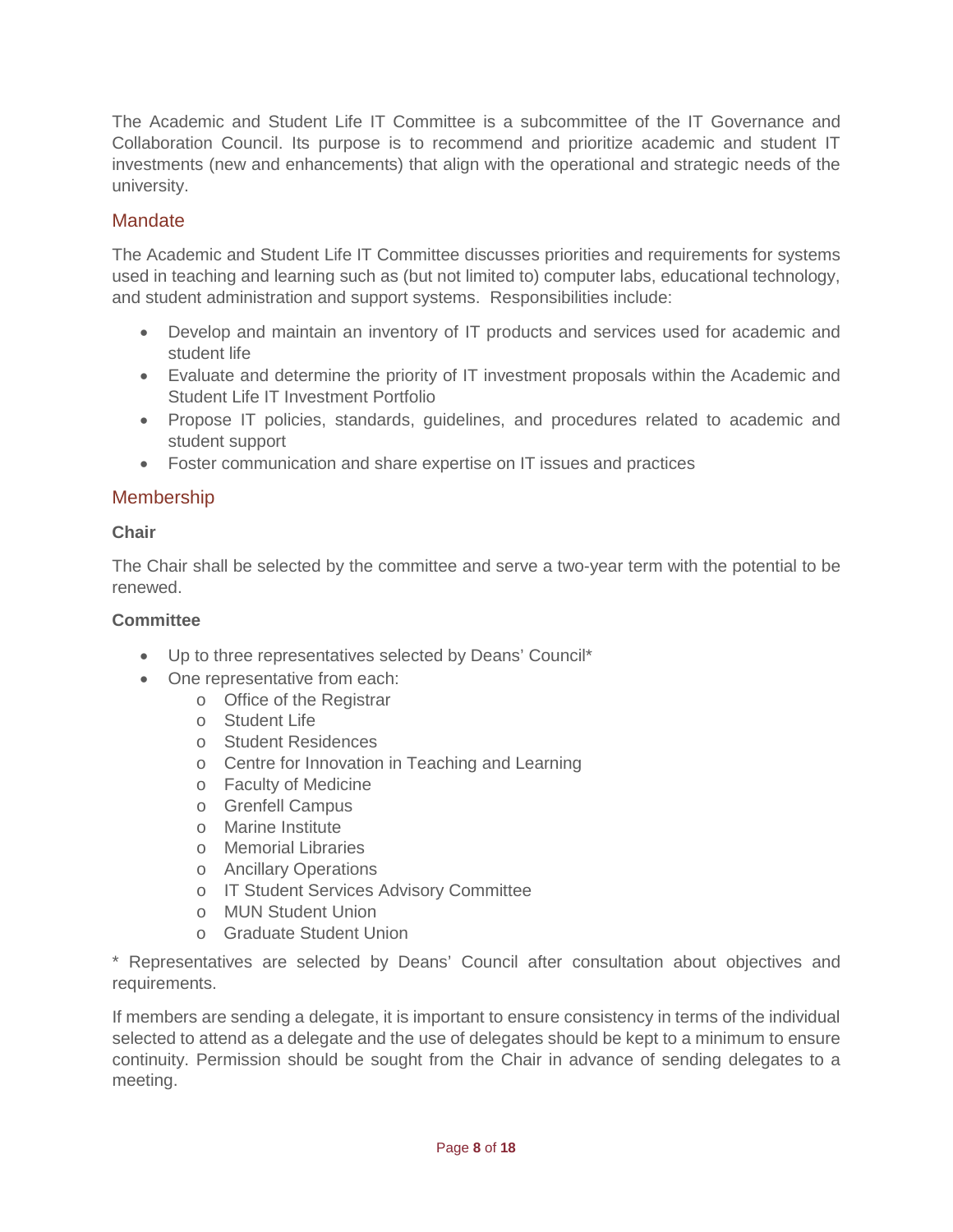Alternative representation can be sought by the Chair if a member misses three consecutive meetings without sending regrets.

#### **Term**

The IT Governance and Collaboration Council, in consultation with units from which members are appointed, will appoint Committee members for an initial two-year term, with the potential to be renewed. Members may also be re-appointed, replaced or staggered by the IT Governance and Collaboration Council to ensure continuity.

#### **Input**

The committee will seek expertise and receive recommendations from the following, including but not exclusive to:

- Senate Committee on Teaching and Learning
- The Commons Management Committee
- Units/unit heads
- University Access and Privacy Officer

#### **Support**

An Office of the CIO staff member provides administrative support to the Committee by serving as the Secretary and custodian of the Committee's records.

#### **Meetings**

#### **Agenda Setting**

Agendas shall be developed by the Secretary, in collaboration with the Chair. Members of the Committee may propose agenda items to be discussed in Committee meetings. Agenda items may also be suggested by anyone in the university community (e.g. non-committee members) by directly contacting the Chair or the Office of the CIO. Agendas shall be circulated to Committee members at least 5 working days prior to Committee meetings. A standing agenda item will include a review of new investment proposals received since the previous meeting.

#### **Frequency of Meetings**

The Committee shall meet bi-monthly or upon the call of the Chair.

#### **Decision Making**

Formal decisions are determined by consensus. For critical decisions on which consensus cannot be reached, decisions will be made by a majority vote. A majority of the committee is required for a quorum.

#### **Reporting**

The Committee will report to the IT Governance and Collaboration Council at Council meetings, or at the request of the Council.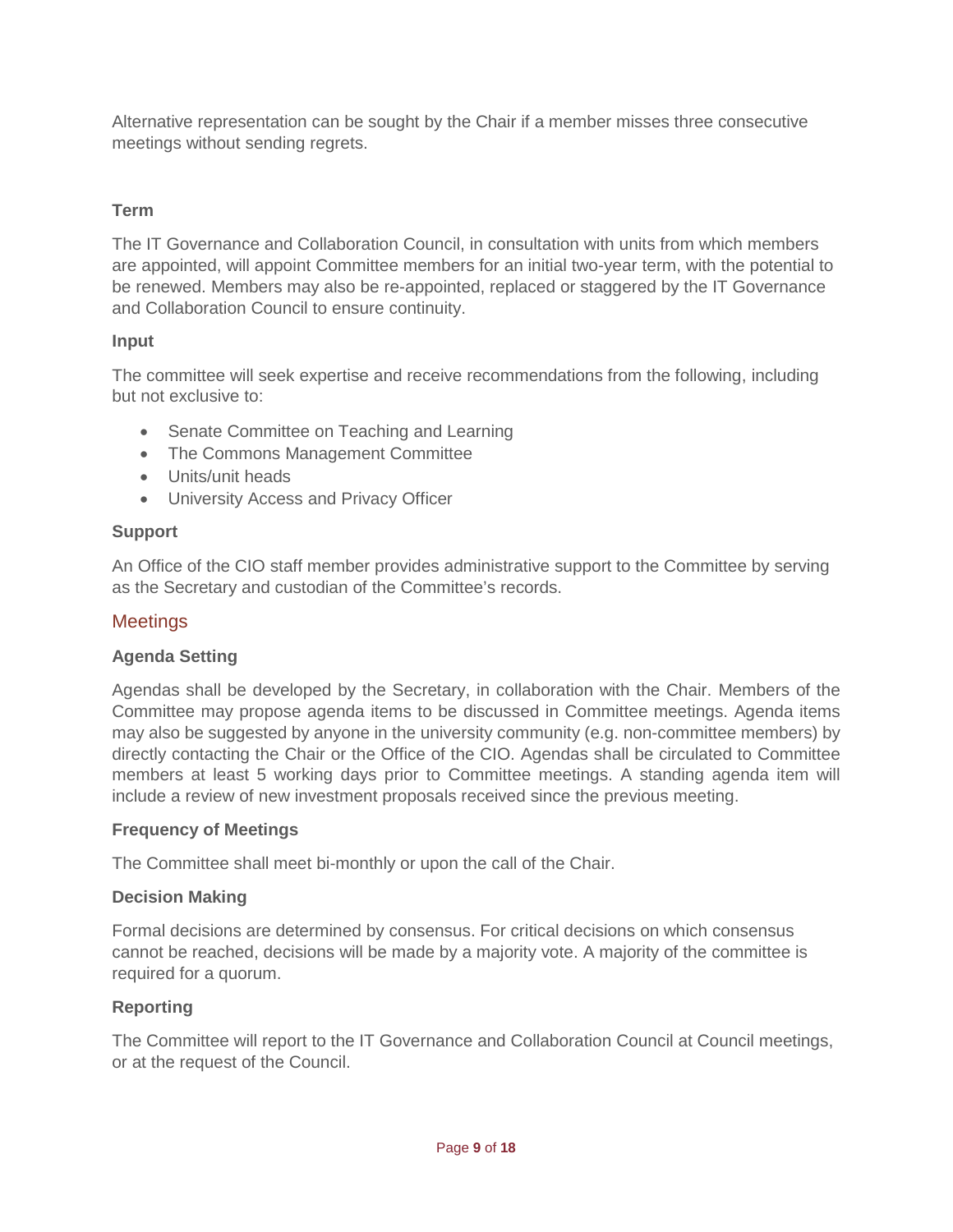### <span id="page-9-0"></span>3.3 Research IT Committee

#### Authority

The Research IT Committee is a subcommittee of the IT Governance and Collaboration Council. Its purpose is to recommend and prioritize research IT investments (new and enhancements) that align with the operational and strategic needs of the institution.

#### **Mandate**

The Research IT Committee focuses on the varied needs of researchers at Memorial including, but not limited to research data centres, high performance computing services, support systems, tools, and data storage and backup. Responsibilities include:

- Develop and maintain an inventory of IT products and services used for research
- Evaluate and determine the feasibility of IT investment proposals within the Research IT Investment Portfolio and identify opportunities for collaboration
- Propose IT policies, standards, guidelines, and procedures related to research
- Foster communication and share expertise on IT issues and practices

#### **Membership**

#### **Chair**

The Chair shall be selected by the committee and serve a two-year term with the potential to be renewed.

#### **Committee**

- Up to three representatives selected by Deans' Council\*
- Up to two representatives selected by Senate Committee on Research
- One representative from each:
	- o Research Grant and Contract Services
	- o CREAIT, CRC and CFI Services
	- o Memorial Libraries
	- o Marine Institute
	- o Grenfell Campus
	- o Faculty of Medicine
	- o Office of the CIO
	- o ACENET
	- o IT Student Services Advisory Committee
	- o Graduate Student Union

\* Representatives are selected by Deans' Council after consultation about objectives and requirements.

If members are sending a delegate, it is important to ensure consistency in terms of the individual selected to attend as a delegate and the use of delegates should be kept to a minimum to ensure continuity. Permission should be sought from the Chair in advance of sending delegates to a meeting.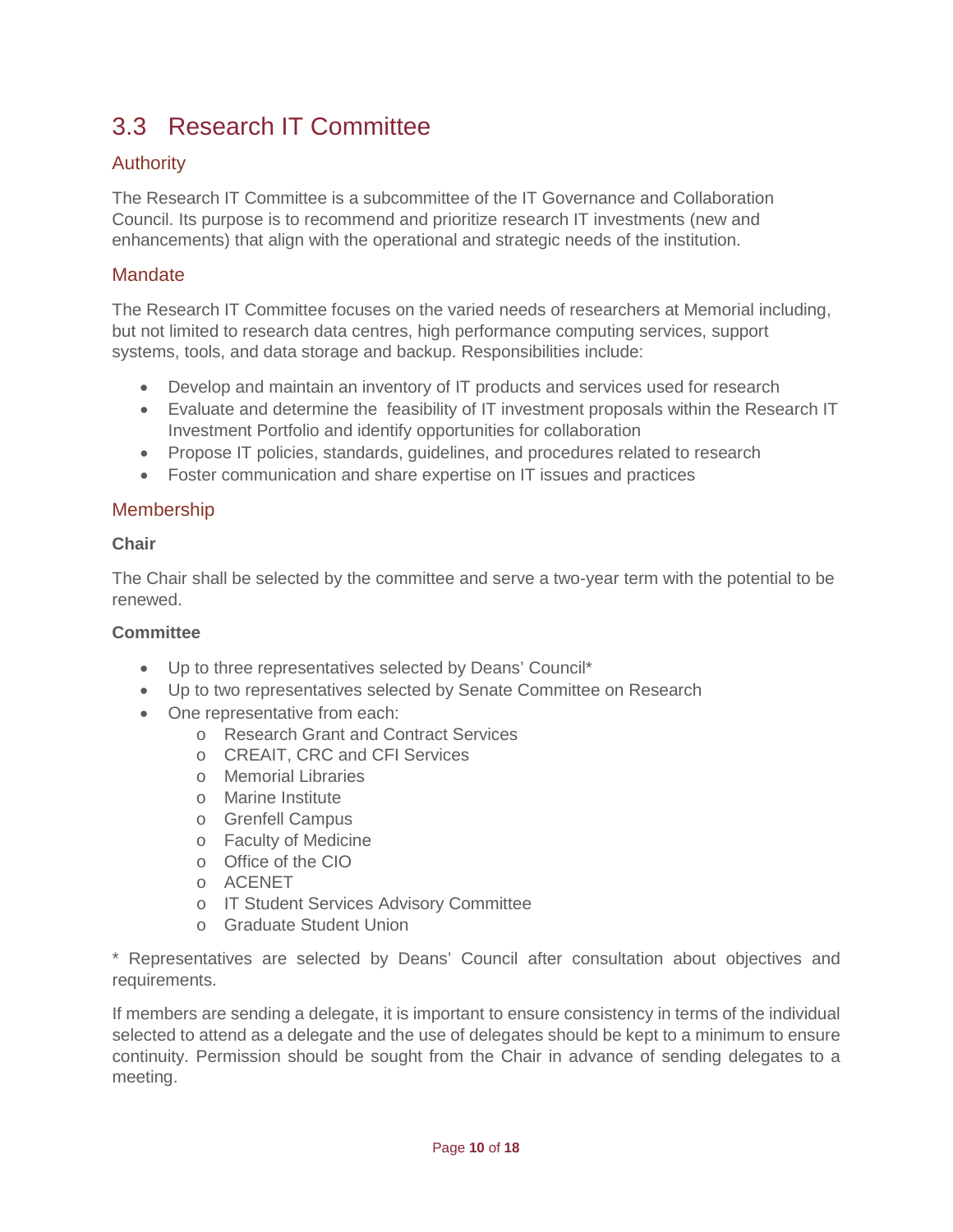Alternative representation can be sought by the Chair if a member misses three consecutive meetings without sending regrets.

#### **Term**

The IT Governance and Collaboration Council, in consultation with units from which members are appointed, will appoint Committee members for an initial two-year term, with the potential to be renewed. Members may also be re-appointed, replaced or staggered by the IT Governance and Collaboration Council to ensure continuity.

#### **Input**

The committee will seek expertise and receive recommendations from the following, including but not exclusive to:

- Senate Committee on Research
- Faculty Councils
- CREAIT, CRC and CFI Services
- Centre for Health Informatics and Analytics (CHIA)
- Research units at Marine Institute
- Units/unit heads
- University Access and Privacy Officer

#### **Support**

An Office of the CIO staff member provides administrative support to the Committee by serving as Secretary and custodian of the Committee's records.

#### **Operations**

#### **Agenda Setting**

Agendas shall be developed by the Secretary, in collaboration with the Chair. Members of the Committee may propose agenda items to be discussed in Committee meetings. Agenda items may also be suggested by anyone in the university community (i.e. non-committee members) by directly contacting the Chair or the Office of the CIO. Agendas shall be circulated to Committee members at least 5 working days prior to Committee meetings. A standing agenda item will include a review of new investment proposals received since the previous meeting.

#### **Frequency of Meetings**

The Committee shall meet bi-monthly or upon the call of the Chair.

#### **Decision Making**

Formal decisions will be determined by consensus. For critical decisions on which consensus cannot be reached, decisions will be made by a majority vote. A majority of the committee is required for a quorum.

#### **Reporting**

The Committee will report to the IT Governance and Collaboration Council at Council meetings, or at the request of the Council.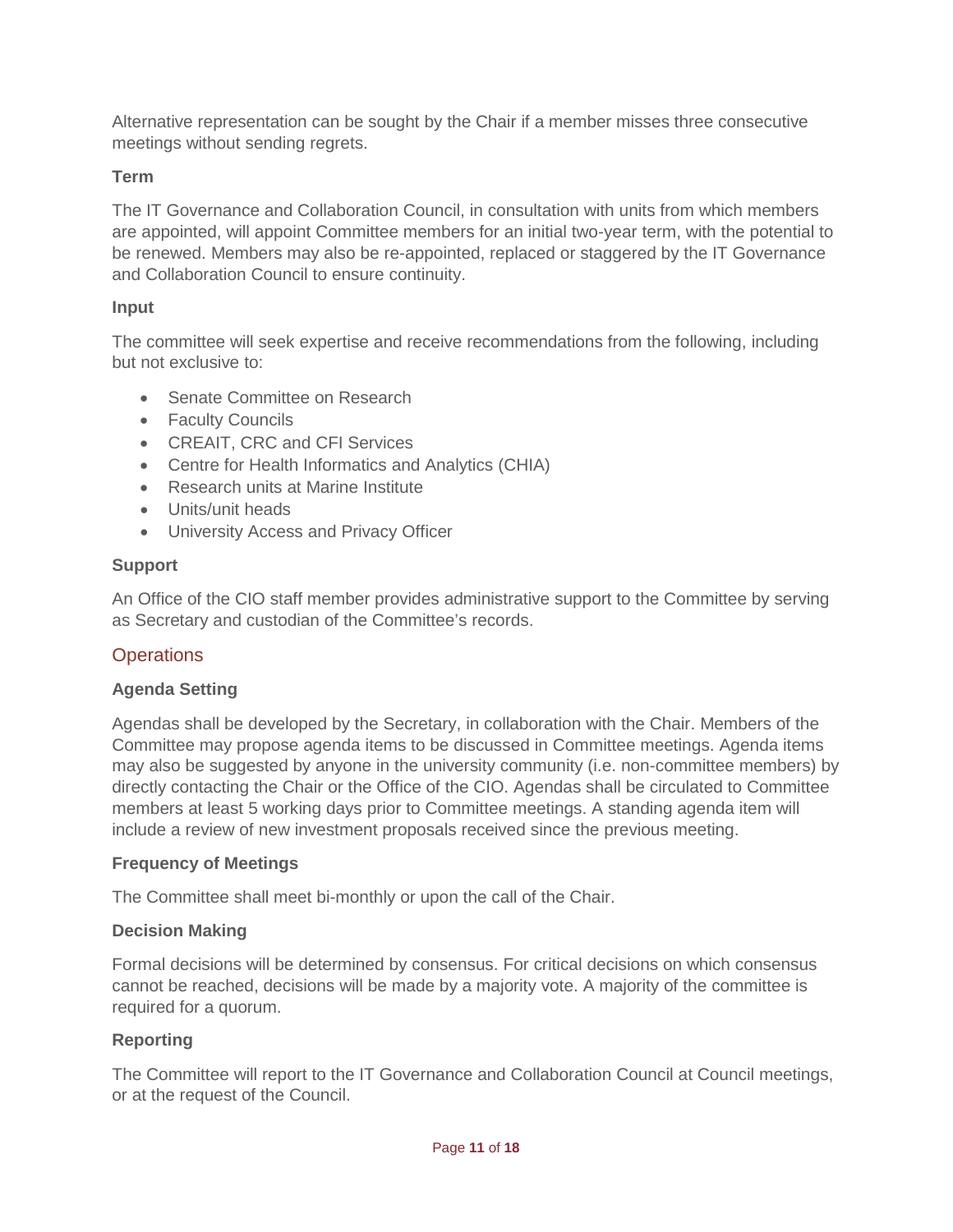### <span id="page-11-0"></span>3.4 Administrative Services IT Committee

#### Authority

The Administrative IT Committee is a subcommittee of the IT Governance and Collaboration Council. Its purpose is to recommend and prioritize administrative IT investments (new and enhancements) that align with the operational and strategic needs of the institution.

#### **Mandate**

The Administrative IT Committee prioritizes and identifies requirements for systems that support finance, budget, human resources, pensions, facilities management, development/advancement and ancillary operations. Responsibilities include:

- Develop and maintain an inventory of IT products and services used for administrative services
- Evaluate and determine the priority of IT investment proposals within the Administrative Services IT Investment Portfolio
- Propose IT policies, standards, guidelines, and procedures related to administrative services
- Foster communication and share expertise on IT issues and practices

#### Membership

#### **Chair**

The Chair shall be selected by the Committee and serve a two-year term with the potential to be renewed.

#### **Committee**

- One representative from each:
	- o Office of the Vice-President Finance and Administration
	- o Office of the Vice-President Academic and Provost
	- o Office of the President
	- o Human Resources
	- o Finance and Administration
	- o Facilities Management
	- o Office of the Chief Risk Officer
	- o Marine Institute
	- o Grenfell Campus
- o Faculty of Medicine
- o Alumni Affairs
- o Office of the CIO
	- o Office of the Registrar
	- o Marketing & Communications
	- o Centre for Institutional Analysis
	- o Budget Office
	- o Office of Public Engagement
- o Department of Technical **Services**

If members are sending a delegate, it is important to ensure consistency in terms of the individual selected to attend as a delegate and the use of delegates should be kept to a minimum to ensure continuity. Permission should be sought from the Chair in advance of sending delegates to a meeting.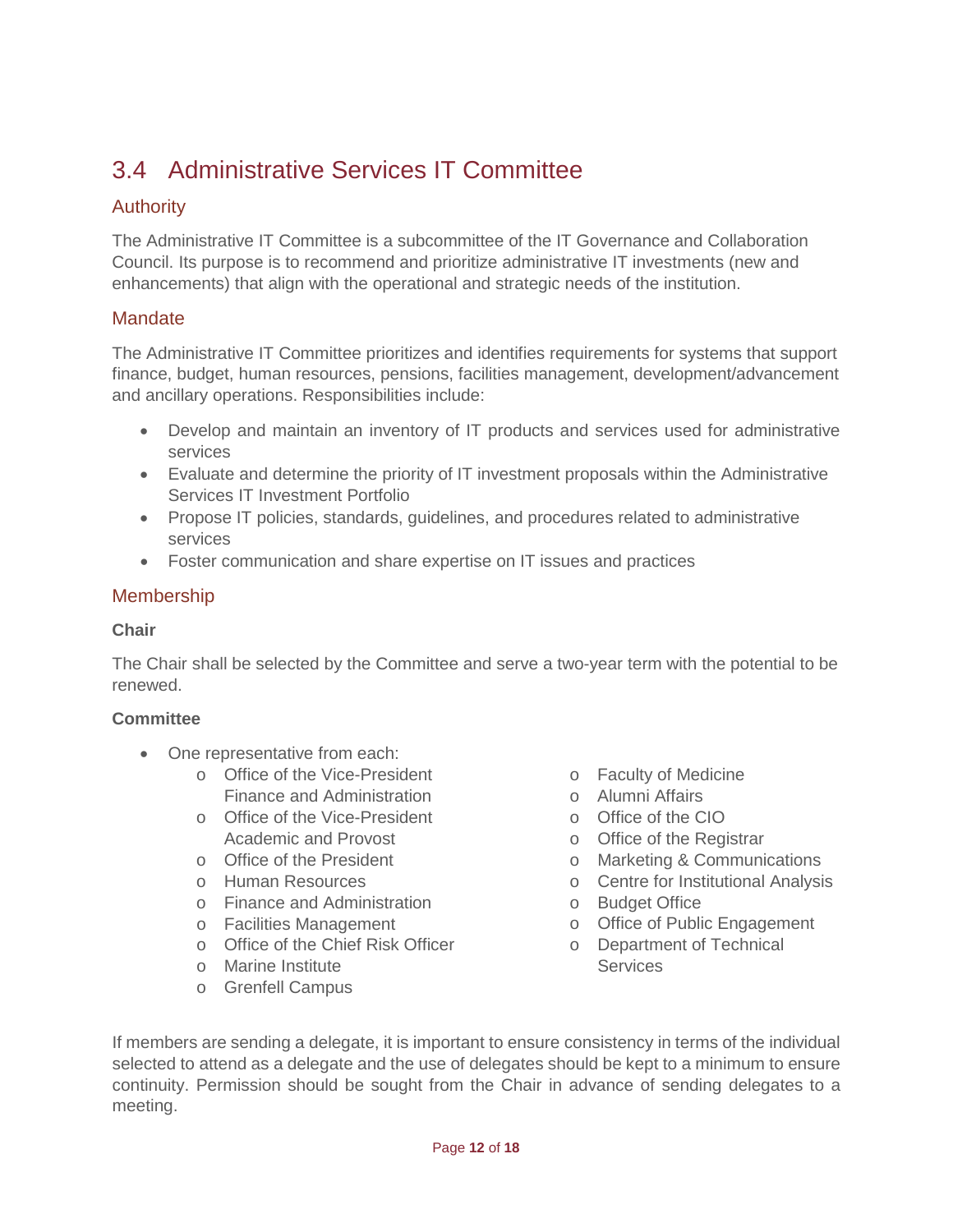Alternative representation can be sought by the Chair if a member misses three consecutive meetings without sending regrets.

#### **Term**

The IT Governance and Collaboration Council, in consultation with units from which members are appointed, will appoint Committee members for an initial two-year term, with the potential to be renewed. Members may also be re-appointed, replaced or staggered by the IT Governance and Collaboration Council to ensure continuity.

#### **Input**

The committee will seek expertise and receive recommendations from the following, including but not exclusive to:

- IT Services
- Joint Managers Group
- Units/unit heads
- University Access and Privacy Officer

#### **Support**

An Office of the CIO staff member provides administrative support to the Committee by serving as Secretary and custodian of the Committee's records.

#### **Operations**

#### **Agenda Setting**

Agendas shall be developed by the Secretary, in collaboration with the Chair. Members of the Committee may propose agenda items to be discussed in Committee meetings. Agenda items may also be suggested by anyone in the university community (e.g. non-committee members) by directly contacting the Chair or the Office of the CIO. Agendas shall be circulated to Committee members at least 5 working days prior to Committee meetings. A standing agenda item will include a review of new investment proposals received since the previous meeting.

#### **Frequency of Meetings**

The Committee shall meet bi-monthly or upon the call of the Chair.

#### **Decision Making**

Formal decisions will be determined by consensus. For critical decisions on which consensus cannot be reached, decisions will be made by a majority vote. A majority of the committee is required for a quorum.

#### **Reporting**

The Committee will report to the IT Governance and Collaboration Council at Council meetings, or at the request of the Council.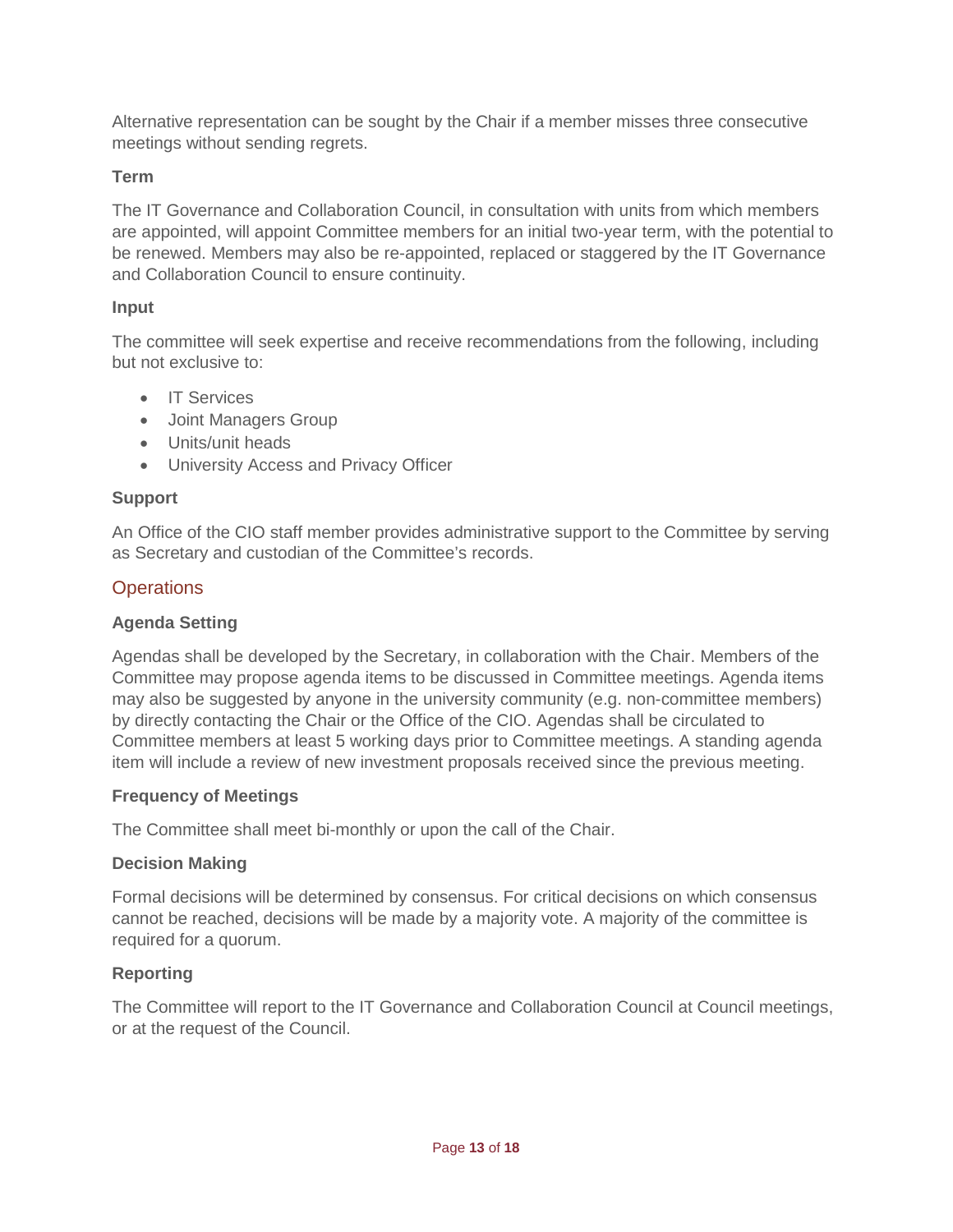## <span id="page-13-0"></span>3.5 Core and Security IT Committee

#### Authority

The Core IT and Security Committee is a subcommittee of the IT Governance and Collaboration Council. Its purpose is to recommend and prioritize IT infrastructure investments (new and enhancements) that align with the operational and strategic needs of the institution.

#### **Mandate**

The Core IT and Security Committee is responsible for providing and/or coordinating technical reviews to ensure technology solutions align with Memorial's information technology and information management policy and standards framework and practices.

The Core IT and Security Committee focuses on enterprise IT infrastructure which encompasses centrally coordinated, shared IT services that provide the foundation for the university's IT capability. These services include the networks (wired and wireless), firewalls, security, data centres, virtual and physical servers, storage, databases, enterprise directories, and applications used across the university such as DNS, DHCP, videoconferencing tools, authentication systems, and email. This Committee provides an opportunity for increasing efficiency, adopting best practices, complying with legislation, and reducing risk by defining IT integration and standardization requirements, and enabling shared services across the university.

Additional responsibilities include:

- Develop and maintain an inventory of core IT products and services
- Evaluate and determine the priority of IT investment proposals within the core IT Investment Portfolio
- Propose IT policies, standards, guidelines, and procedures related to core IT and/or information protection and security
- Foster communication and share expertise on IT issues and practices
- Provide and/or coordinate technical, operational and compliance reviews
- Decision-making for IT architecture, practices, policies and operations
- Plan for future infrastructure requirements

#### **Membership**

#### **Chair**

The Chair shall be the Director, Information Management and Protection, Office of the CIO.

#### **Committee**

- Director, Information Management and Protection
- Director, IT Services, Grenfell Campus
- Manager, Information and Communications Technology, Marine Institute
- Director, HSIMS, Faculty of Medicine
- Manager of IT, Memorial Libraries
- Manager, Operations, CREAIT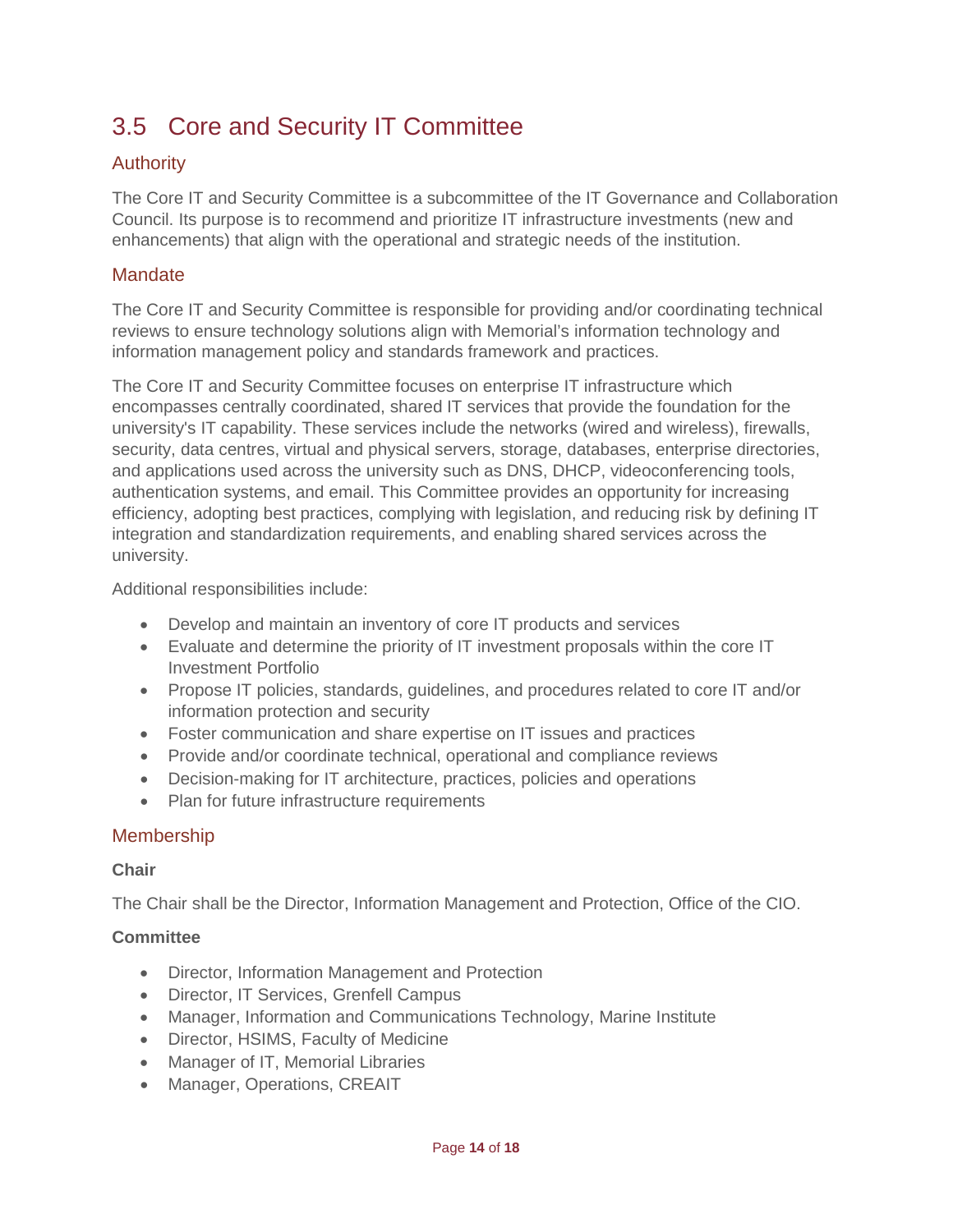- Assistant Director, Systems and Technologies, Centre for Innovation in Teaching and Learning
- Manager, Centre for Health Informatics and Analytics
- Systems Manager, Department of Computer Science (Labnet)

If members are sending a delegate, it is important to ensure consistency in terms of the individual selected to attend as a delegate and the use of delegates should be kept to a minimum to ensure continuity. Permission should be sought from the Chair in advance of sending delegates to a meeting.

Alternative representation can be sought by the Chair if a member misses three consecutive meetings without sending regrets.

#### **Input**

The committee will seek expertise and receive recommendations from the following, including but not exclusive to:

- CIOS IT Forum
- Identity and Access Management Advisory Committee
- University Access and Privacy Officer
- Units/unit heads

#### **Support**

An Office of the CIO staff member provides administrative support to the Committee by serving as Secretary and custodian of the Committee's records.

#### **Operations**

#### **Agenda Setting**

Agendas shall be developed by the Secretary, in collaboration with the Chair. Members of the Committee may propose agenda items to be discussed in committee meetings. Agenda items may also be suggested by anyone in the university community (e.g. non-committee members) by directly contacting the Chair or the Office of the CIO. Agendas shall be circulated to Committee members at least 5 working days prior to Committee meetings. A standing agenda item will include a review of new investment proposals received since the previous meeting.

#### **Frequency of Meetings**

The Committee shall meet monthly or upon the call of the Chair.

#### **Decision Making**

Formal decisions will be determined by consensus. For critical decisions on which consensus cannot be reached, decisions will be made by a majority vote. A majority of the committee is required for a quorum.

#### **Reporting**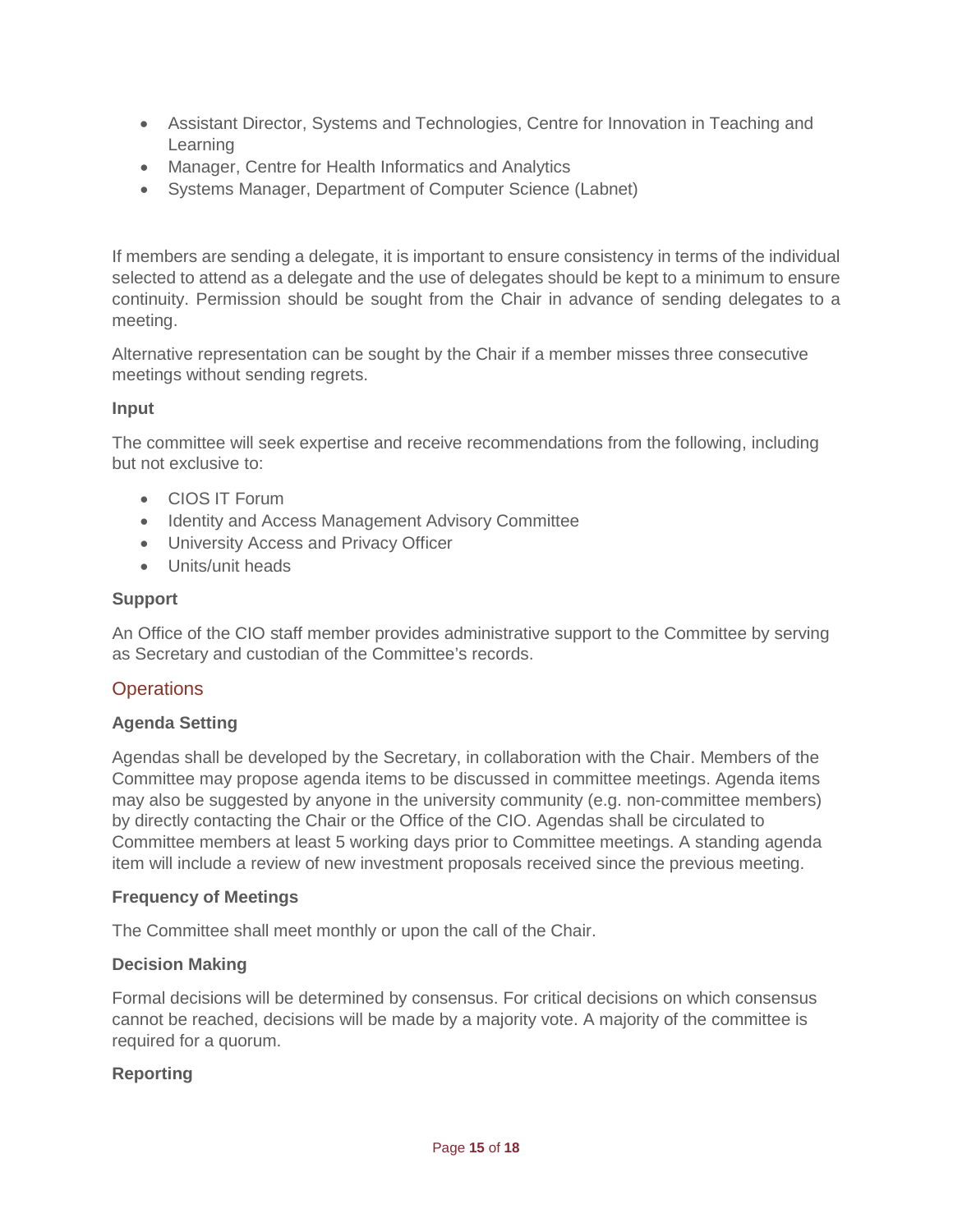The Committee will report to the IT Governance and Collaboration Council at Council meetings, or at the request of the Council.

# <span id="page-15-0"></span>**4. IT Investment Decision-Making**

All IT investment decisions should be made in accordance with the [Principles for IT Governance](#page-2-1)  at [Memorial](#page-2-1) and the [IT Investment Policy.](http://www.mun.ca/policy/site/policy.php?id=276) Certain types of investment decisions should not be made unilaterally, and require the input of a broad set of appropriate stakeholders to ensure alignment with university priorities, appropriate risk management, and overall accountability.

### <span id="page-15-1"></span>4.1.IT Investment Categorization

Category 1 IT investments are those that are not significant at a level which makes them meet any of the criteria for Category 2 IT investments. Category 1 investment decisions may be made at the unit level in accordance with purchasing and other applicable policies and practices.

Examples of Category 1 IT investments include desktop computers and peripheral devices, mobile devices (e.g. laptops, smartphones and tablets), websites or web applications that do not require authentication or databases, and lab-based software and hardware.

Category 2 IT investments require an IT investment proposal that is reviewed and approved within the IT Governance and Collaboration Framework through the investment review processes. IT solutions are also reviewed to ensure alignment with Memorial's IT and information management policies, standards and practices.

Category 2 investments meet one or more of the following criteria:

- **Requires integration with core university networks and/or infrastructure**
	- o This includes IT investments that require
		- **Modifications to network configuration and design**
		- Changes in security practices, settings and/or rules
		- The movement of large amounts (e.g. TBs) of data over the network
		- Access to data centre services (servers, storage, databases, etc.)
- **Requires data and/or system integration, and/or sharing of data between multiple campuses, units, communities and/or systems**
	- o This includes IT investments that require
		- Integration with enterprise authentication systems
		- Data integration with systems of record (e.g. Banner, Campus Card) or administrative systems
		- The creation and management of accounts for access management
		- Online payment functionality
- **Requires a risk assessment by the Office of the CIO**
	- o This includes, but not limited to, IT investments that require
		- A cloud assessment by Information Management and Protection
		- A vulnerability assessment by Information Management and Protection
		- A privacy impact assessment by Information Access and Privacy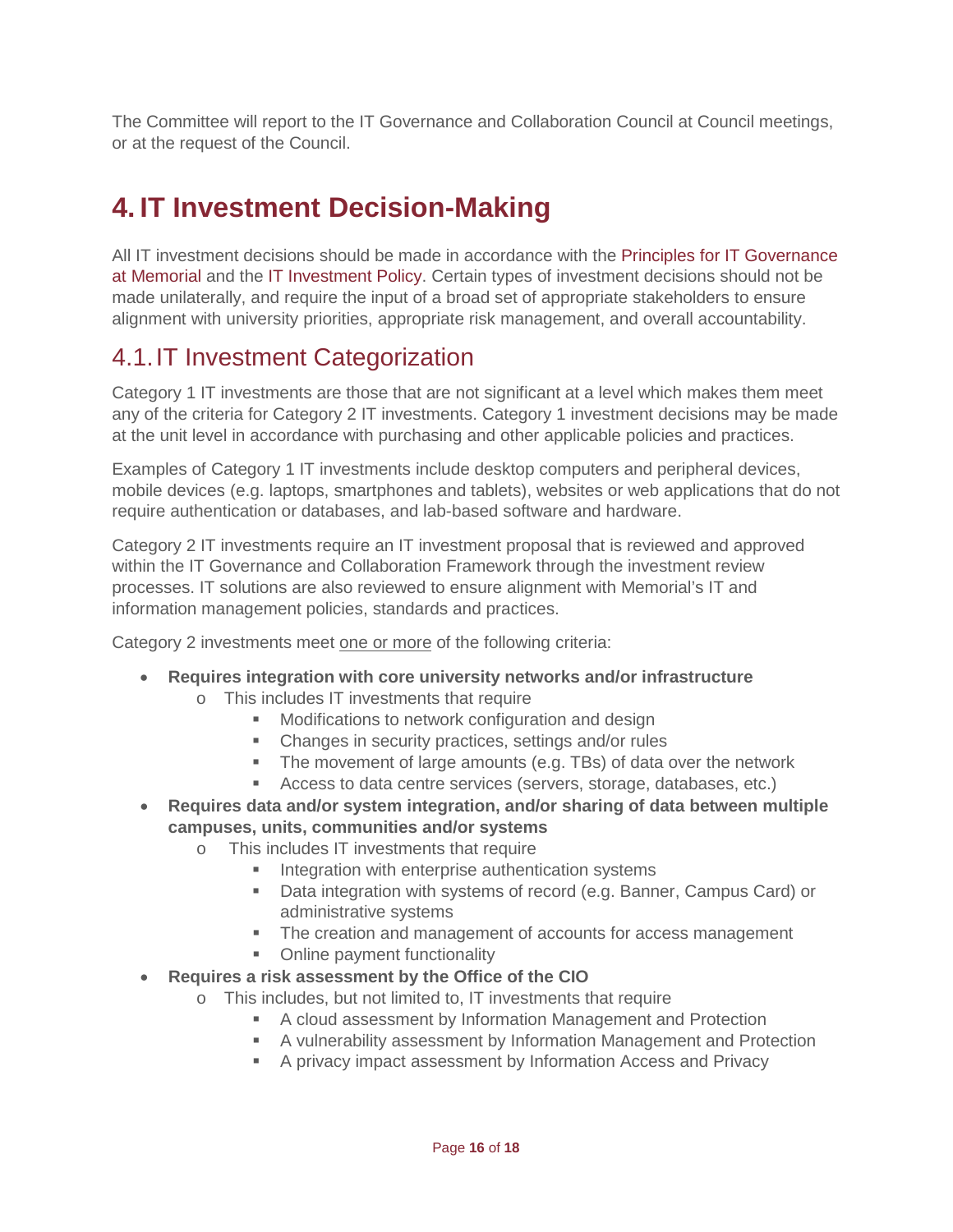Examples of Category 2 IT investments include servers and data storage and backup; networking and telecommunications equipment, software and services; software to be installed on servers in the enterprise data centre and require data integration with systems of record or administrative systems; cloud-based services that require data integration with systems of record or administrative systems; products or services that has (or potentially has) broad use across the university; services and products that require firewall changes; new data centres or consolidation of existing data centres.

### <span id="page-16-0"></span>4.2.IT Investment Review

Category 2 IT Investments require the completion of an investment proposal which is reviewed by one or more of the governance committees. Proposals may come from individuals, units, governance committees and/or other groups within Memorial. Proposed IT investments are reviewed and prioritized based upon the following criteria:

- How well proposal aligns with university priorities and needs
- Addresses legislative compliance
- Duplication of business solution
- Funding availability (one-time versus ongoing)
- Implementation effort
- Benefits of business solution
- Institutional risk

The IT Governance and Collaboration Council will receive updates on the prioritized investment portfolios from the four governance committees. The Council may be asked to determine the overall priority of proposed IT investments to inform IT resource allocation decisions.

Once an IT investment proposal is endorsed, the proponent works with the Office of the CIO to determine the technology solution, if it has not been identified. During this process, business requirements are reviewed, existing potential solutions are discussed, data requirements are identified, and the end-user experience (if relevant) is determined. Additionally, a technical, operational and compliance review takes place to ensure the technology solution aligns with Memorial's IT and information management environment. During this process, relevant security, cloud and privacy assessments are completed; network requirements and integration requirements determined; licensing requirements and budget identified; and a plan for technology sustainability developed.

Appendix C contains a flowchart describing the review of Category 2 IT investments.

**Appeals -** Decisions of the IT Governance and Collaboration Council may be appealed to the CIO.

**Exceptions -** There will be situations where IT investments will need to take place and undergoing the standard IT investment review process will not be feasible. In the case of emergencies (e.g. a new function requires investment in technology quickly) and opportunities (e.g. funding becomes available from an external source with tight timelines and/or spending restrictions), a proponent must inform the appropriate Committee so that the exception can be documented. The Committee will then notify the IT Governance and Collaboration Council.